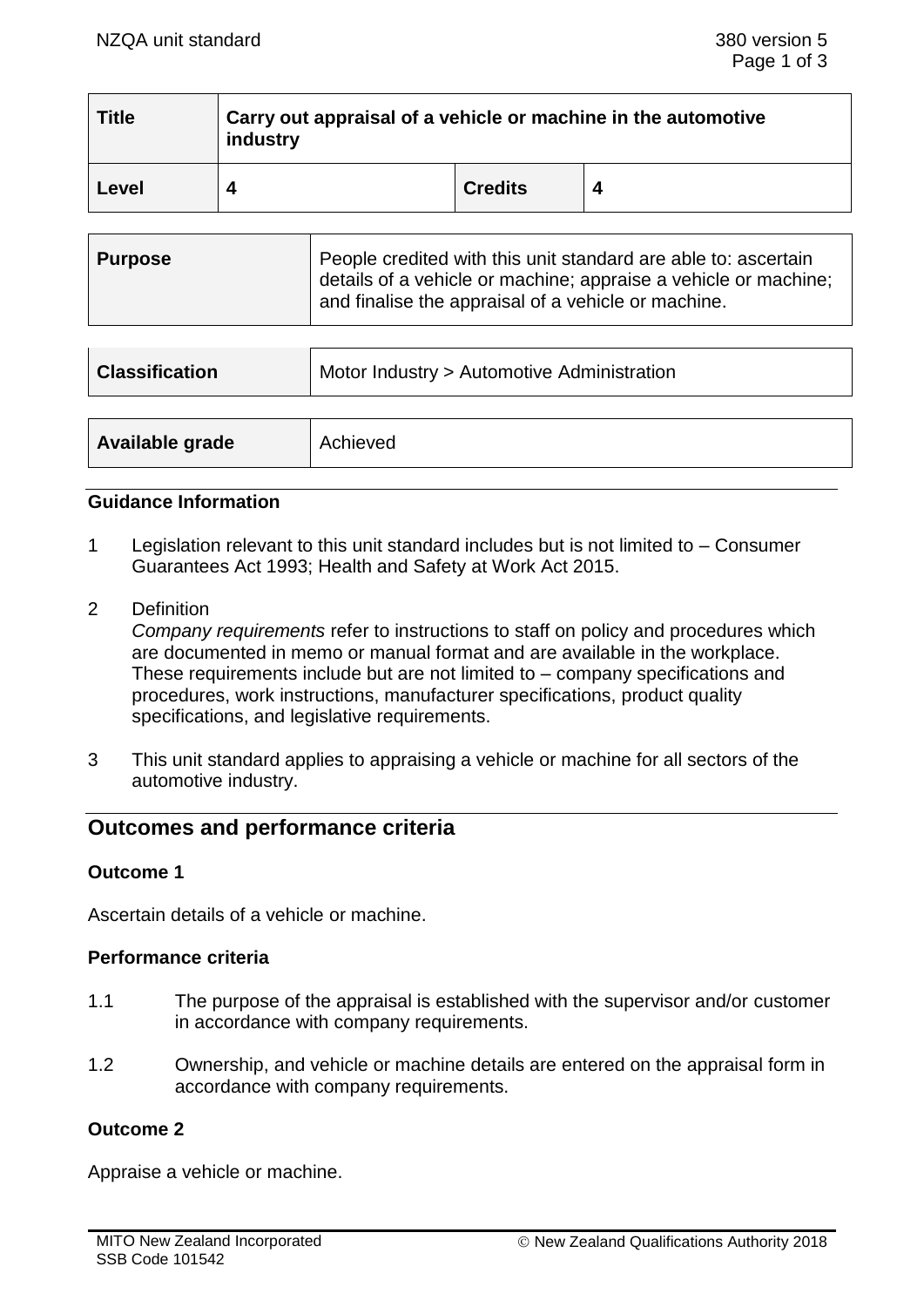## **Performance criteria**

2.1 Safe working practices are observed throughout the appraisal in accordance with legislative requirements.

Range personal safety; safety of others; vehicle or machine safety.

- 2.2 Vehicle or machine condition is inspected in accordance with company requirements.
- 2.3 Any defects or servicing requirements are recorded in accordance with company requirements.
	- Range may include but is not limited to repair or renew; all defects or servicing requirements that require immediate attention to remedy so that the vehicle or machine is in safe and operational or usable condition consistent with age, application, usage, or distance travelled.

#### **Outcome 3**

Finalise the appraisal of a vehicle or machine.

#### **Performance criteria**

- 3.1 All appraisal information and the final costing are determined and recorded in accordance with company requirements.
	- Range includes but is not limited to  $-$  repairs and servicing required; cleaning, valet or preparation work required.
- 3.2 The finalised appraisal meets company requirements.

| <b>Planned review date</b> | 31 December 2023 |
|----------------------------|------------------|
|----------------------------|------------------|

#### **Status information and last date for assessment for superseded versions**

| <b>Process</b> | <b>Version</b> | <b>Date</b>    | <b>Last Date for Assessment</b> |
|----------------|----------------|----------------|---------------------------------|
| Registration   |                | 1 October 1993 | 31 December 2020                |
| <b>Review</b>  | 2              | 4 October 1996 | 31 December 2020                |
| <b>Review</b>  | 3              | 30 August 1999 | 31 December 2020                |
| <b>Review</b>  | 4              | 25 June 2007   | 31 December 2020                |
| <b>Review</b>  | 5              | 30 August 2018 | N/A                             |

| <b>Consent and Moderation Requirements (CMR) reference</b>                     | $\parallel$ 0014 |  |  |  |
|--------------------------------------------------------------------------------|------------------|--|--|--|
| This CMR can be accessed at http://www.nzga.govt.nz/framework/search/index.do. |                  |  |  |  |